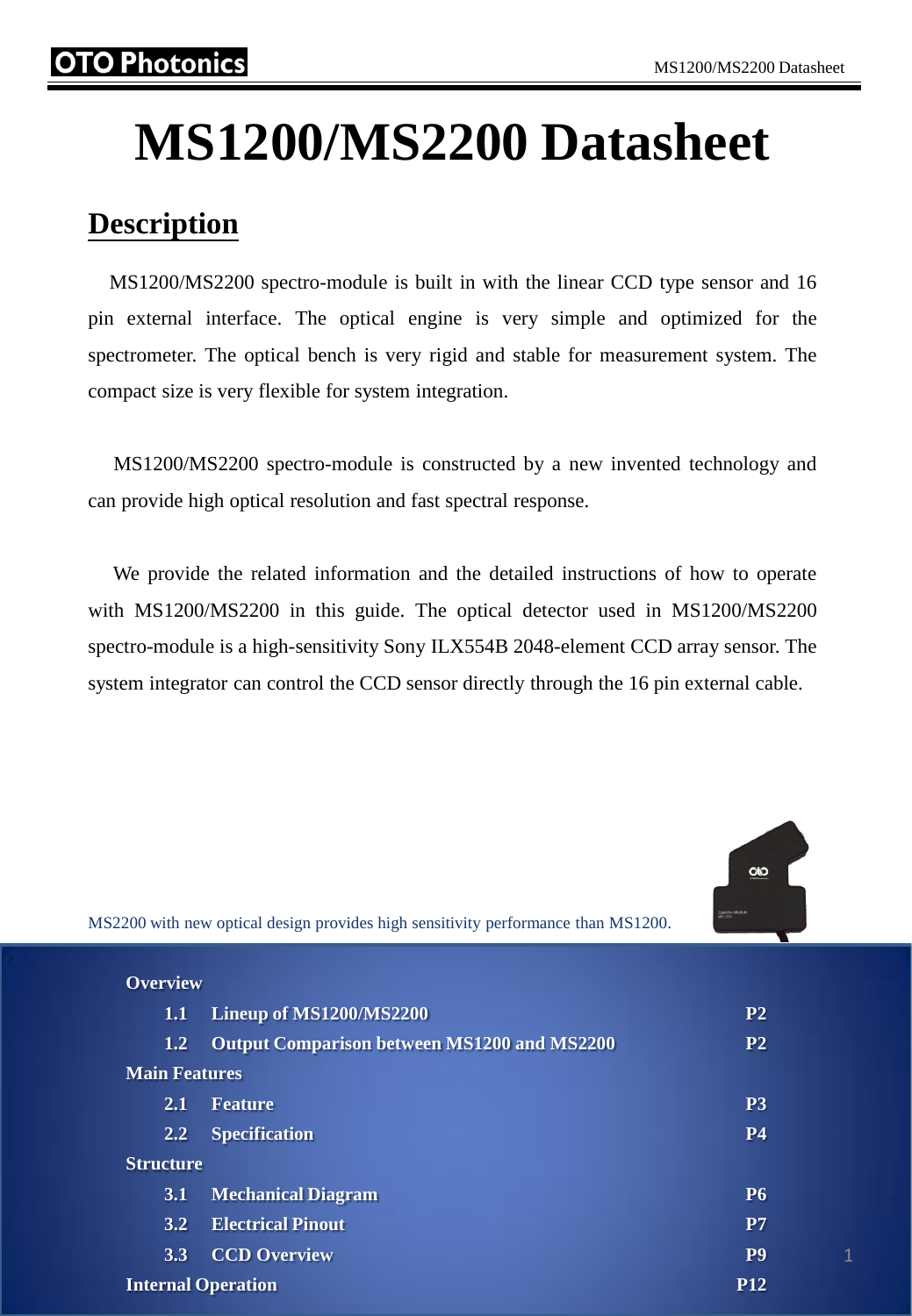# O Photonics

# **Overview**

# **1.1 Lineup of MS1200/MS2200**



MS1200-DUV,MS1200-V,MS1200-UVN are the standard type spectrometer module.

MS2200-DUV,MS2200-V,MS2200-UVN with new optical design provide high sensitivity performance.





New optical design spectrometer of MS2200 shows 5.0 times efficiency toward standard type spectrometer.

2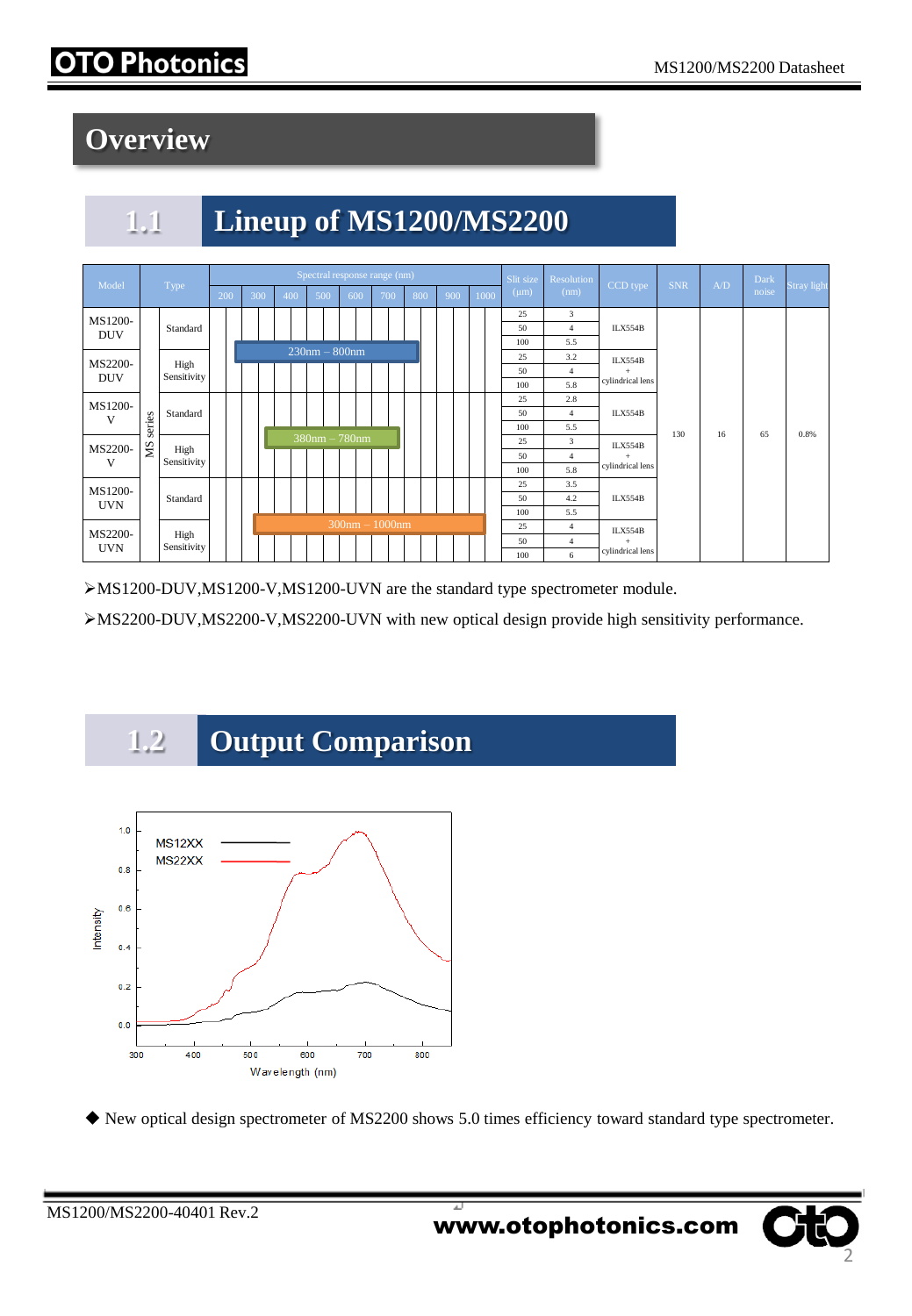# Photonics

# **Main Features**

**2.1 Feature**

#### **Sony ILX554B Detector**

- $\Box$  High sensitivity detector
- Readout Rate: 2MHz

# **Optics**

- $\Box$  Optical resolution: 2.8 ~ 6.0 nm (FWHM)
- $\Box$  3 slit widths (25, 50 or 100 µm wide slits)

## **Electrical Performance**

 $\Box$  Integration times: from 1 ms to the time user defined

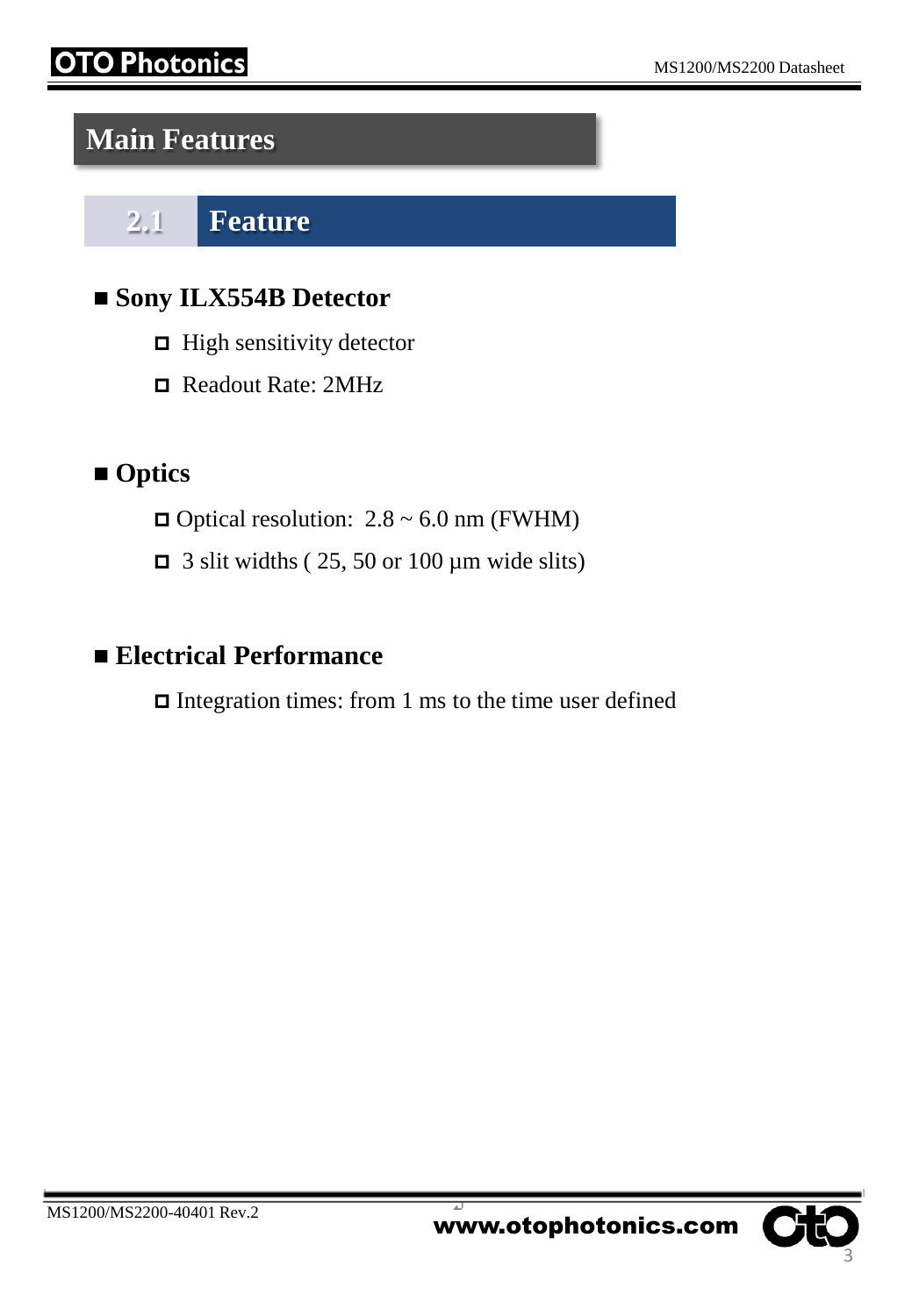# **2.2 Specification**

#### **Absolute Maximum Ratings**

 $\Box$  CCD input power V<sub>CC</sub>: +5.25V<sub>DC</sub>

#### **Physical Specifications**

 $\Box$  Physical dimensions: 74mm (W) x 86mm (D) x 17mm (H)

#### **Power**

Power requirement: 12mA at +5VDC

 $\Box$  Supply voltage:  $4.75 - 5.25V$ 

#### **Spectro-module**

MEMS Optical Structure

Input fiber connector: SMA 905

 $\Box$  Entrance slit: 25, 50 or 100 um

Detector: Sony ILX554B CCD

Filters: 2nd & 3rd order rejection

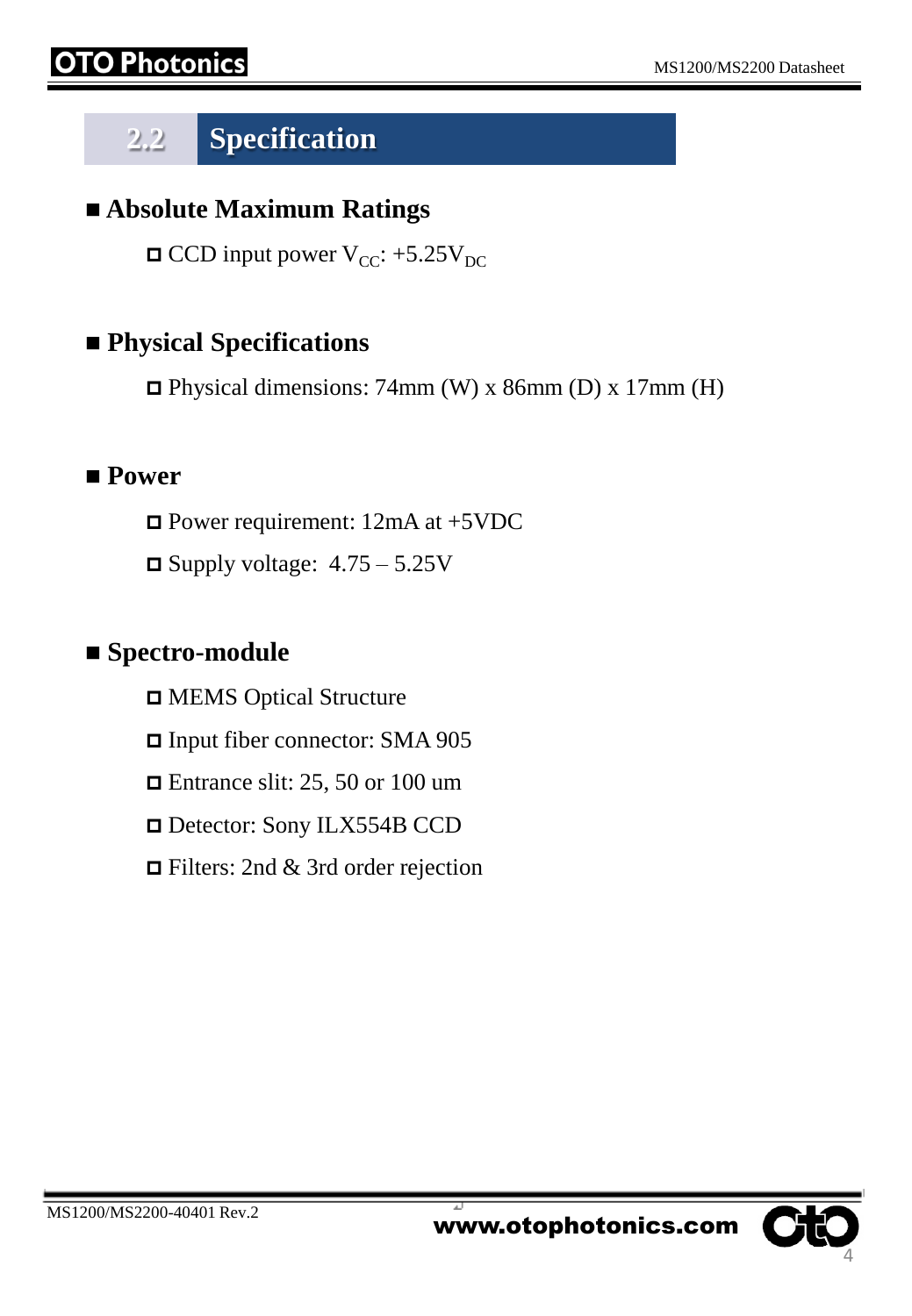#### ■ Spectroscopic

- Wavelength range:  $380 \sim 780$  nm;  $300 \sim 1000$  nm;  $230 \sim 800$  nm
- $\Box$  Integration time: 1ms  $\sim$  user defined
- Dynamic range: 1000:1 for a single acquisition
- Signal-to-Noise: 130:1 (at full signal)
- Readout noise (single dark spectrum): 65 counts RMS
- $\Box$  Resolution (FWHM): 2.8 ~ 6 nm (varies by configuration)

## **Environmental Conditions**

- **□** Temperature: -30°C to +70°C Storage & -10°C to +50°C Operation
- Humidity: 0% 90% non-condensing

## **Interfaces**

CCD direct control

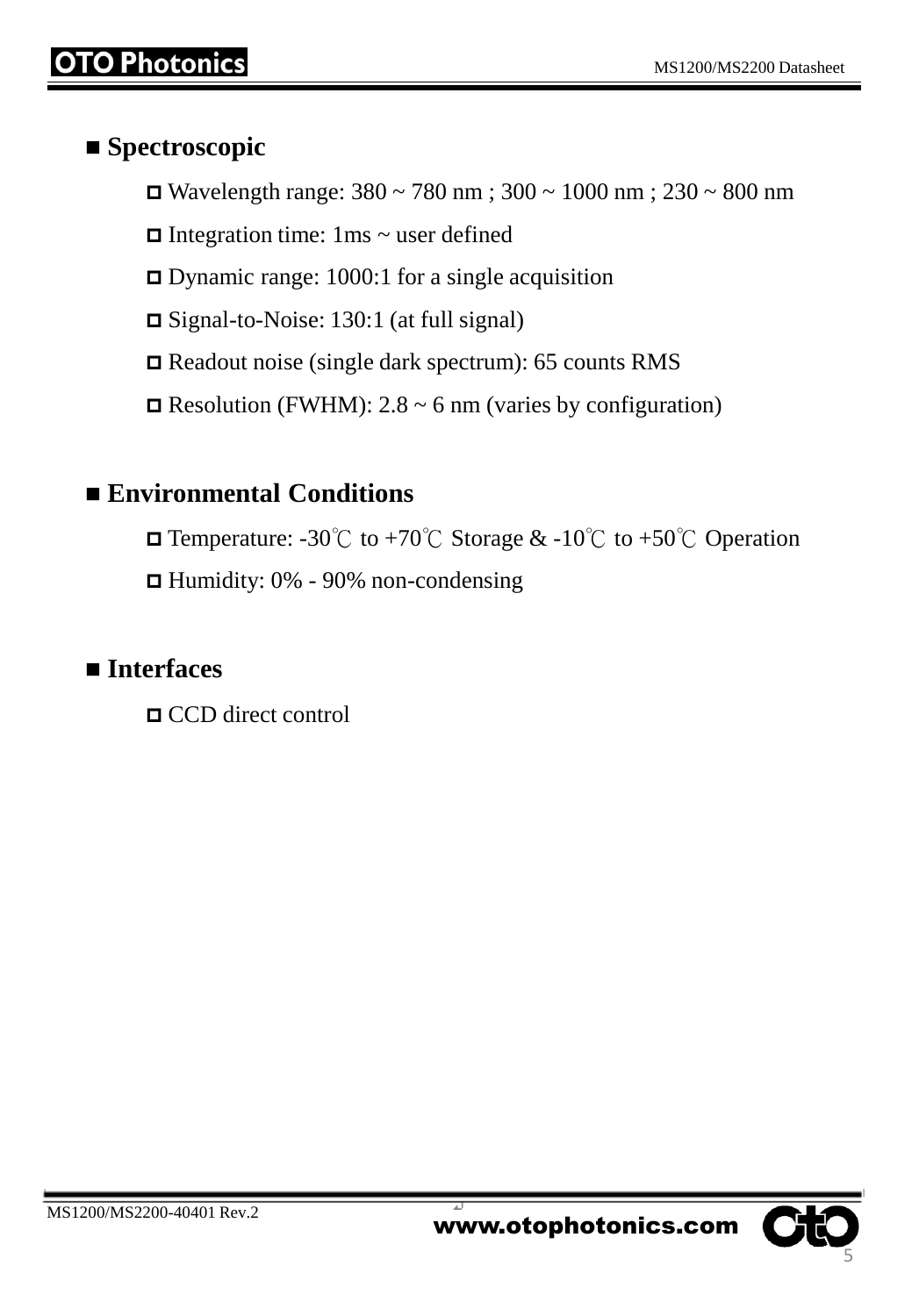# **OTO Photonics**

# **Structure**







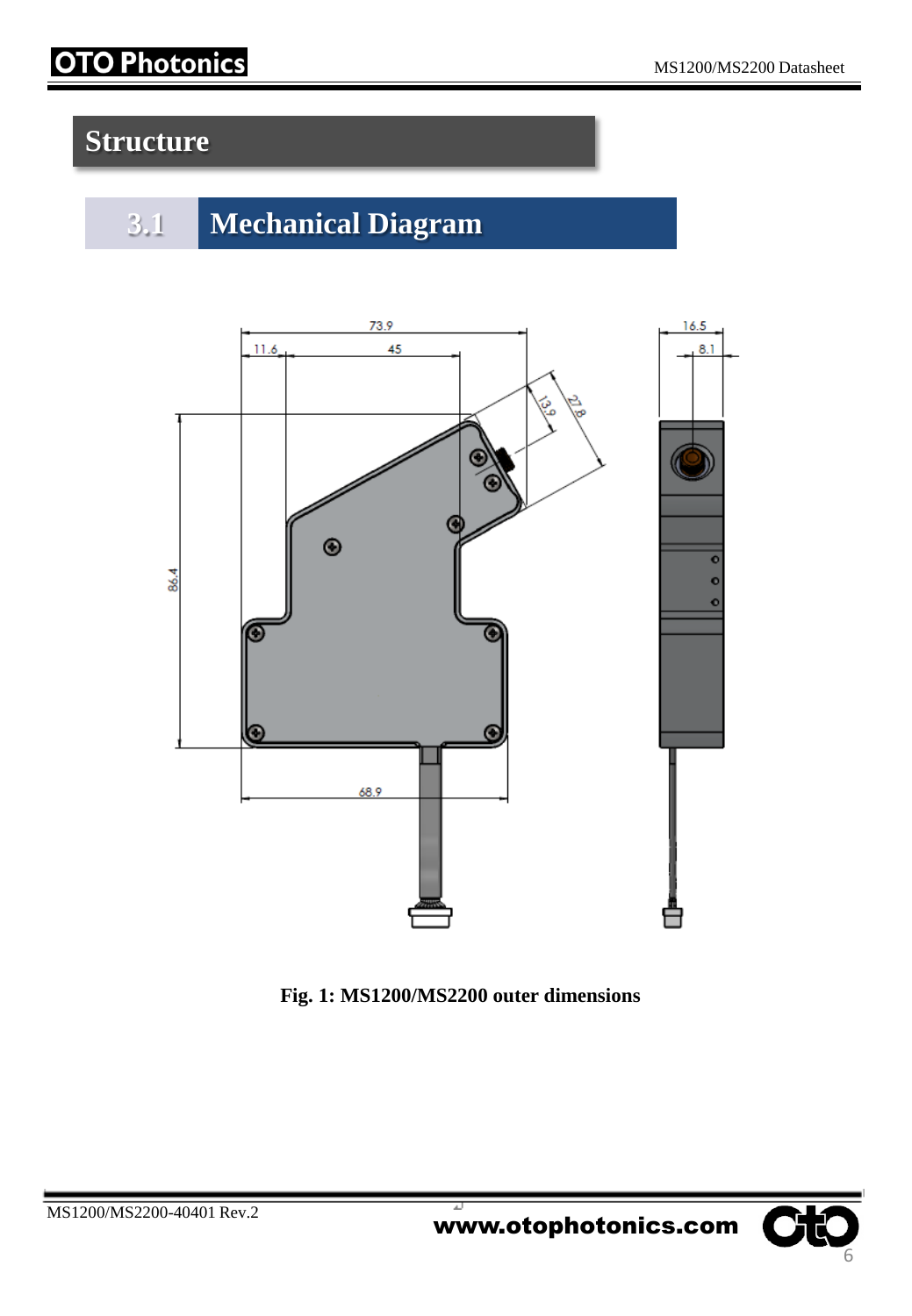# hotonics

# **3.2 Electrical Pinout**

 The following listed is the pin description for the MS1200/MS2200 external connector. The connector is a Takewing 8x2 pin housing. The wafer side to this is a part of Takewing TDR-16WR. **Please pay attention to the pin order, it is reverse on the cable.**



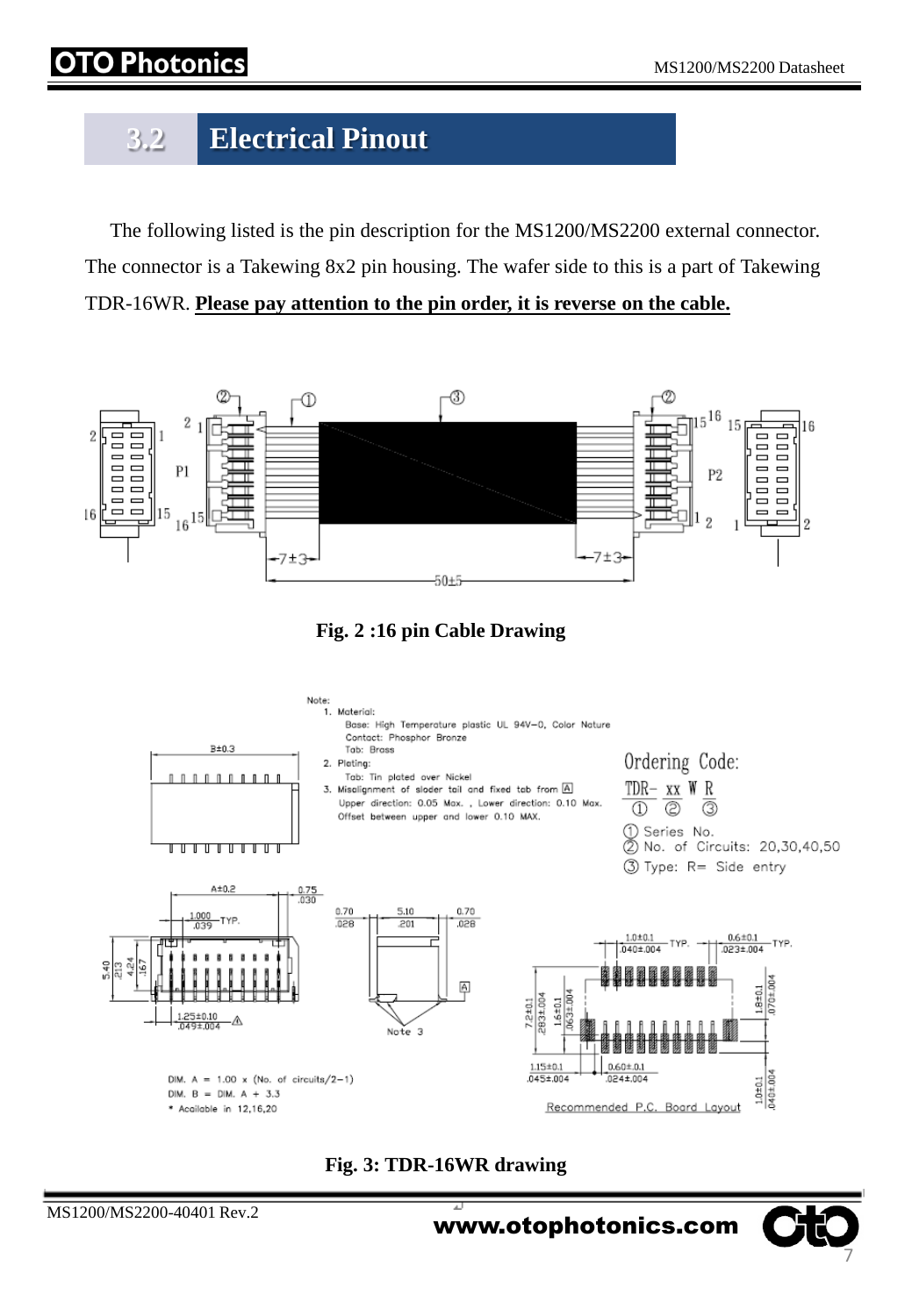#### **Pin# Description**

| Pin No.        | <b>Direction</b> | <b>Pin Name</b> | <b>Function Description</b>            |
|----------------|------------------|-----------------|----------------------------------------|
| $\mathbf{1}$   | Power            | $+5V$           | <b>CCD Sensor Power</b>                |
| $\overline{2}$ | Input            | ROG             | CCD control signal, Readout Gate Pulse |
| 3              | <b>GND</b>       | <b>AGND</b>     | Analog GND                             |
| $\overline{4}$ | <b>NC</b>        | NC              | No Connection                          |
| 5              | <b>GND</b>       | <b>AGND</b>     | Analog GND                             |
| 6              | Output           | <b>VOUT</b>     | CCD Output Signal                      |
| 7              | <b>GND</b>       | <b>AGND</b>     | Analog GND                             |
| $\,8$          | Input            | <b>MCLK</b>     | CCD control signal, Master Clock       |
| 9              | <b>GND</b>       | <b>AGND</b>     | Analog GND                             |
| 10             | $\rm NC$         | $\rm NC$        | No Connection                          |
| 11             | NC               | NC              | No Connection                          |
| 12             | NC               | NC              | No Connection                          |
| 13             | NC               | NC              | No Connection                          |
| 14             | NC               | NC              | No Connection                          |
| 15             | $\rm NC$         | $\rm NC$        | No Connection                          |
| 16             | $\rm NC$         | $\rm NC$        | No Connection                          |

#### ■ Pin orientation

Looking at the 16 pin cable of MS1200/MS2200, yellow line is the pin 1 of CCD board.



**Fig. 4: CCD Board and Cable picture**

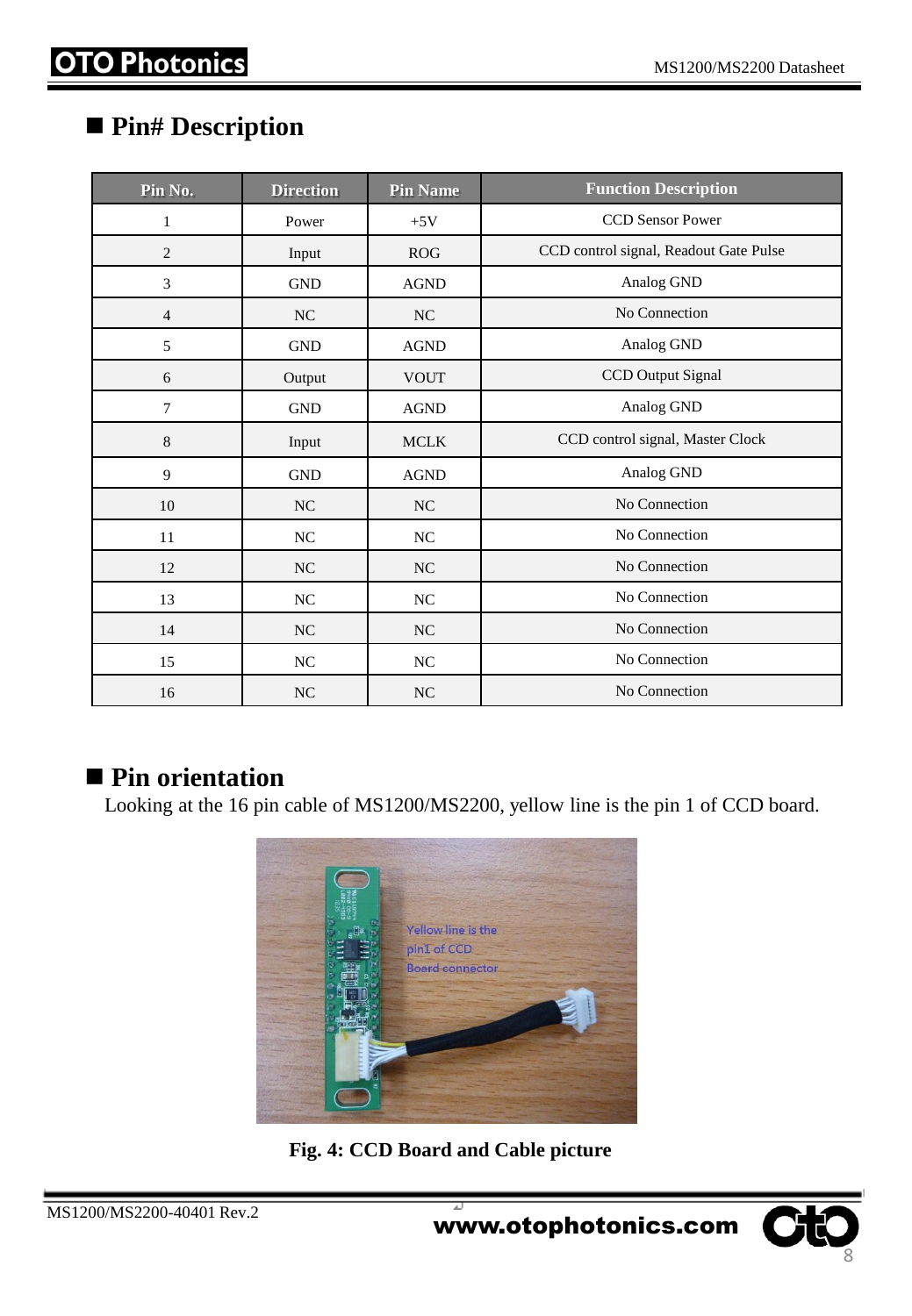# **3.3 CCD Overview**

## **CCD DETECTOR**

 The ILX554B is a rectangular reduction type CCD linear image sensor designed for optical measuring equipment use. A built-in timing generator and clock-drivers ensure single 5V power supply for easy to use.



**Fig. 5: CCD Block Diagram**

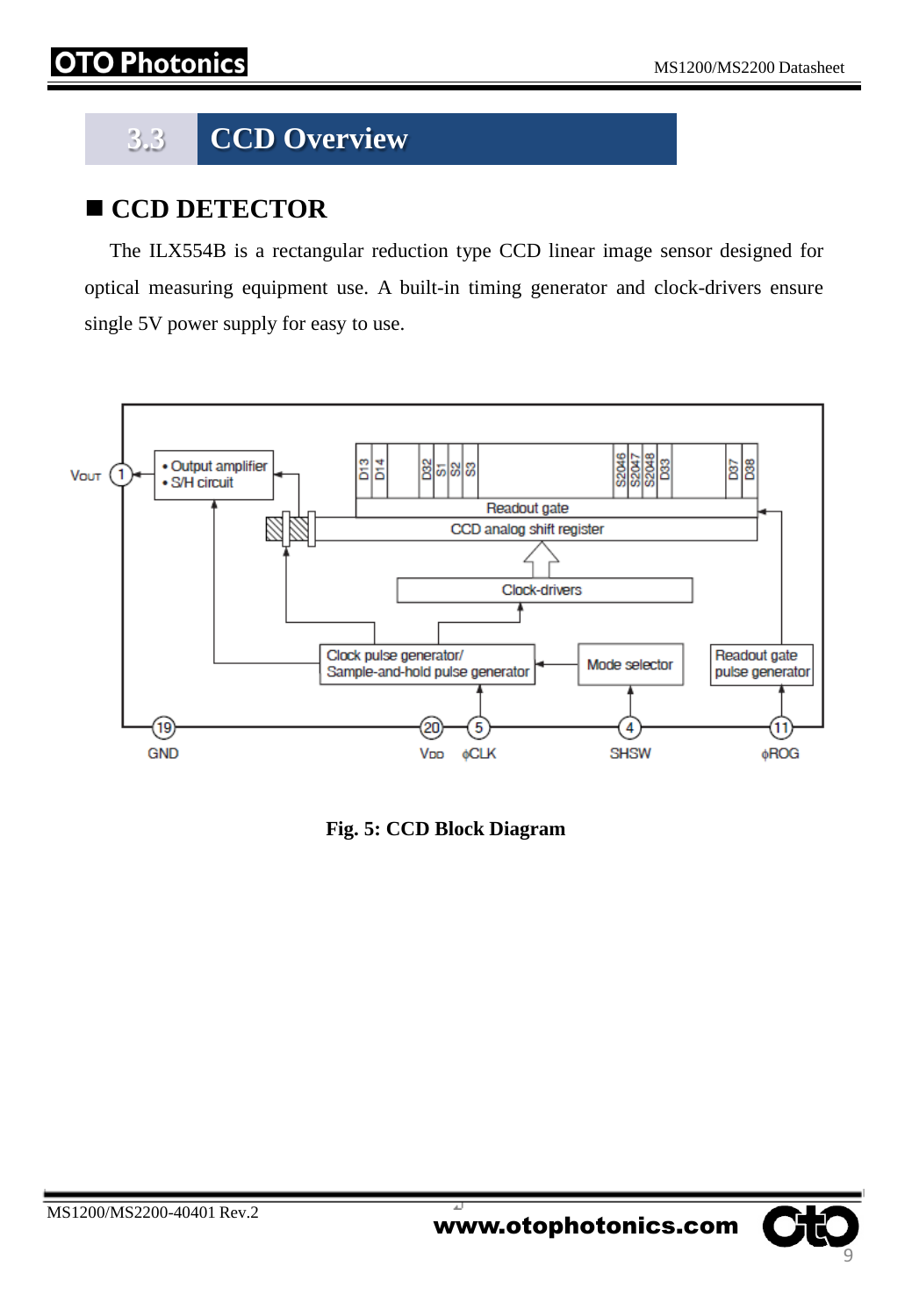

**Fig.6: CCD operation timing waveform**

 There are two operation modes in this Sony CCD. One is the sample and hold mode, the other is without the sample/hold mode. The above timing chart is running without the sample/hold mode. There is one reset level during each clock cycle. MS1200/MS2200 is operated under this mode. The corresponding AFE (Analog Front End) device needs to be run at CDS mode. (Correlated Double Sample)

 The CCD operation sequence is exposed-transferred-readout. We need to perform the integration time first, then, read the Vout in the next cycle. The operation is like pipeline. The Vout signal shows in the top waveform actually is the exposed result in the previous cycle. The output signal is almost proportion to the integration time. When the light energy or integration time is long enough to fully charge the pixel, the CCD output will be saturated. Per the characteristic of this CCD sensor, the over-saturated condition will cause the signal to be reversed.

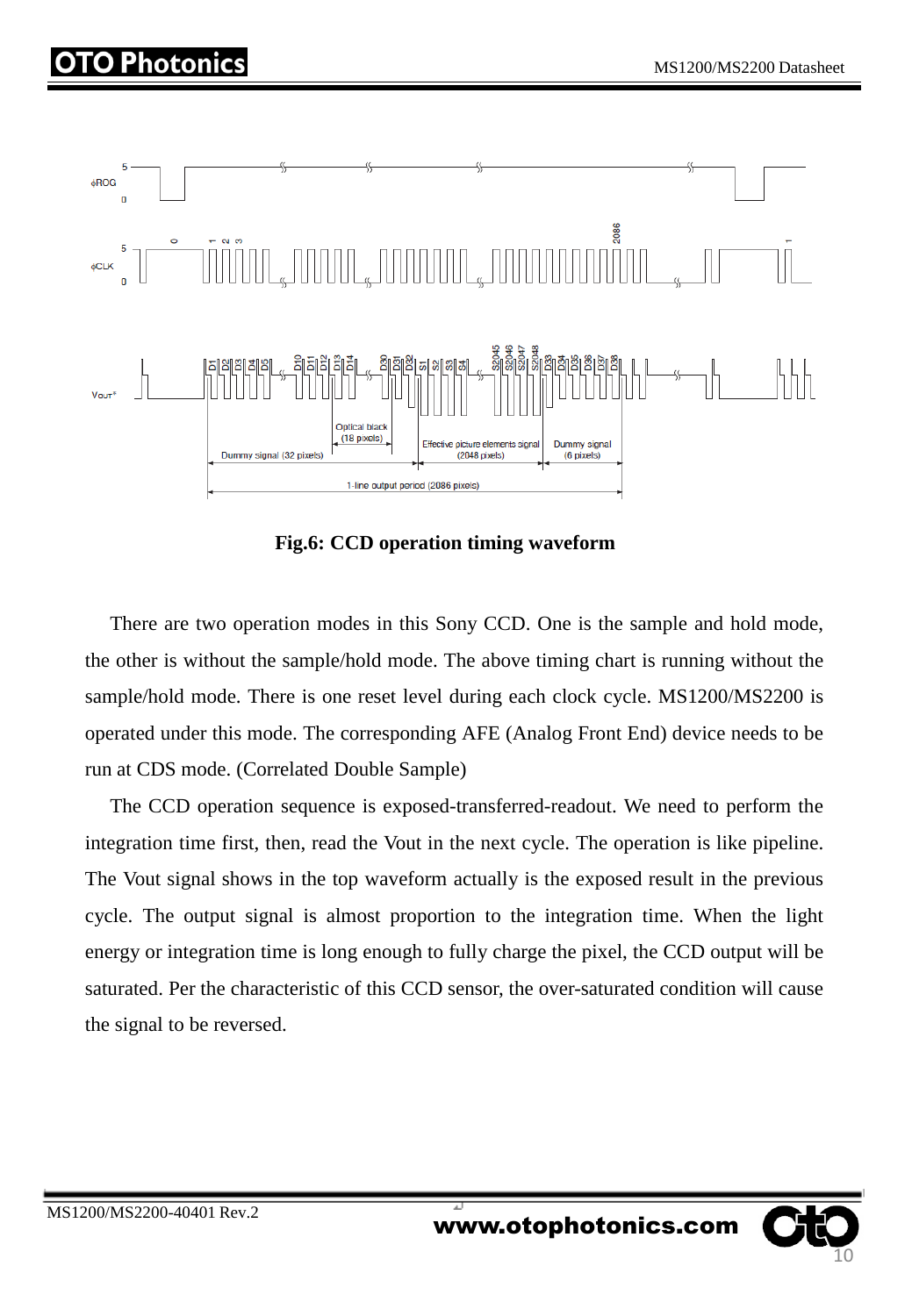#### **CCD/SYSTEM NOISE**

 There are three major sources impact the Vout signal reading. One is the light source stability, the second is the electronics noise, and the other is CCD detector noise. If we don't consider the light source impact, we can check the dark noise performance of this system. The dark noise we define here is the RMS of Vout signal under 1ms integration time in dark condition. So the dark noise will be only contributed by electronics readout noise and the CCD sensor.

 The other major parameter to define the noise performance is the SNR. The SNR we define here is the ratio of the full signal (65535 counts) to the RMS value under the full signal condition. The higher SNR performance indicates the readout signal is more stable. It will be helpful for the low signal differentiation.

#### **SIGNAL AVERAGING**

 Generally, there are two options for the signal curve optimized. First is the signal averaging method. By the averaging method, we can reduce the noise impact on each pixel. Surely, more sampling points will bring the better averaging performance, but it will need more time to get one spectra. When we use the time-base type of signal averaging, the S:N increases by the square root of the number of samples. Thus, a S:N is readily 10x achieved by averaging 100 spectra.

 The other curve smoothing method is boxcar filter. It can average the adjacent points to show the smoother curve, but if the target signal is peak type, the boxcar may not be suitable for it. These two methods can be enabled at the same time if the measurement target is suitable for this operation.